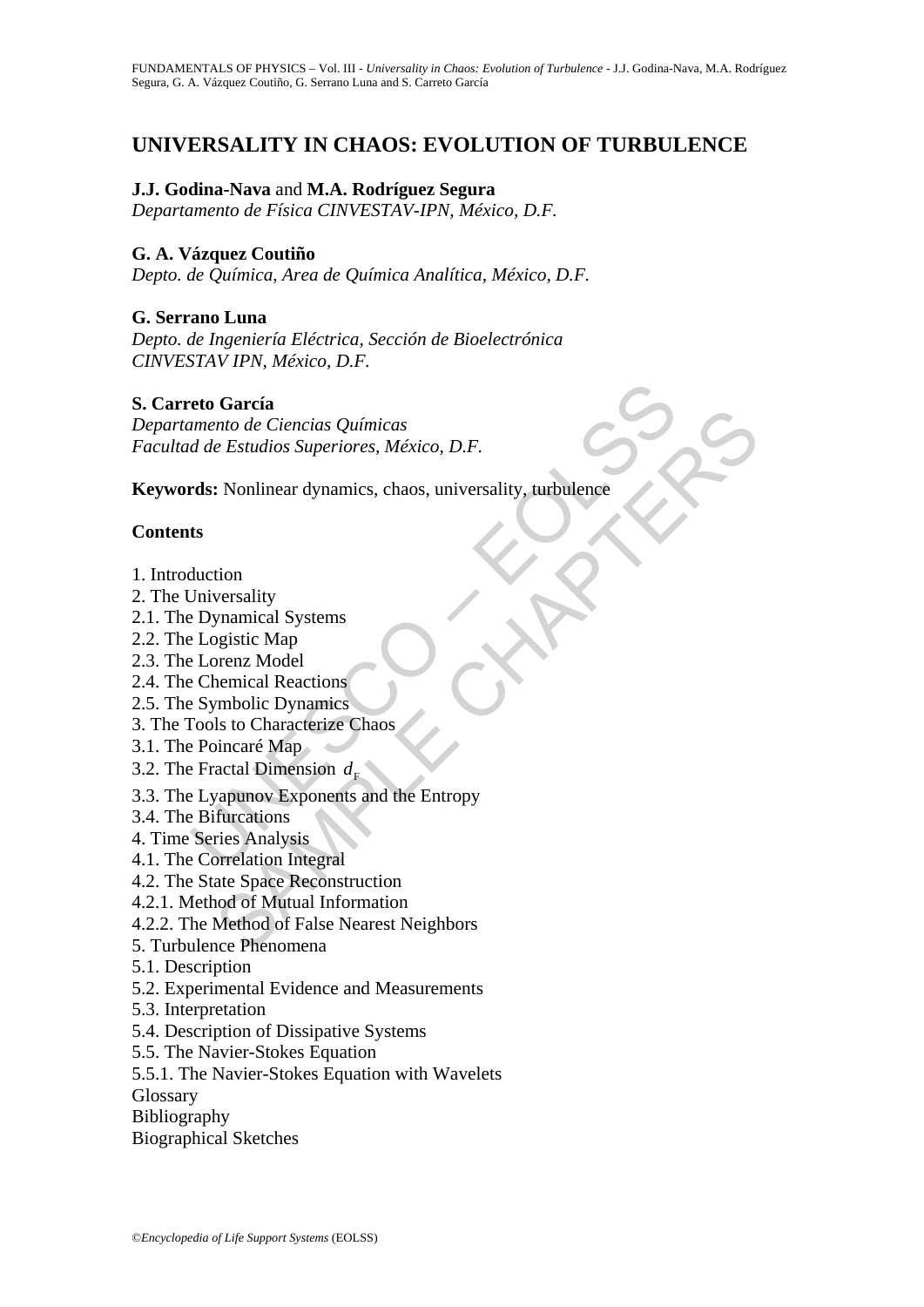### **Summary**

Nature is nonlinear; this is the cause of a great variety of phenomena happening in our own life, from both the physiological and the physical point of view. Dynamical systems serve to describe the evolution in time of life and its existence in our universe. The importance of this kind of systems motivates us to go far beyond of their simple formulation and permits us to establish new mathematical tools for the study and analysis of their properties. This review chapter presents an overview of nonlinear dynamics and chaos concepts useful for the analysis of turbulence phenomena.

### **1. Introduction**

The question about what is chaos can be established according to the specialized literature in the area in a threefold way: viewing the phenomenon, taking the word *chaos* literally and studying the science of chaos. In 1831 Faraday observed superficial water waves in a container vibrating vertically with the frequency  $\omega$  and discovered the appearance of subharmonic components of frequency  $\omega/2$ .

This experiment -*the phenomenon*- has been repeated again and again to through some light on the new understanding of chaos. Lord Rayleigh repeated and discussed the experiment from the parametric resonance point of view in his treatise, *The Theory of Sound*.

estion about what is chaos can be established according to the in the area in a threefold way: viewing the phenomenon, taterally and studying the science of chaos. In 1831 Faraday observates in a container vibrating verti in the area in a threefold way: viewing the phenomenon, taking the will ally and studying the science of chaos. In 1831 Faraday observed superfies in a container vibrating vertically with the frequency  $\omega$  and discovered The most important thing to be taken into account for this experiment is the existence of subharmonics. In physics many experimental devices are used as frequency transformers to distinguish the nature of several phenomena; this means that a system can be considered as linear if the frequency components of both the input and the output signals coincide, and nonlinear otherwise. In nonlinear systems, higher harmonics as well as sums and differences of the input frequencies appear naturally, but it is not trivial to generate subharmonics. The subharmonic modes present very small amplitudes, no matter how weak the nonlinearity could be. The subharmonic observed by Faraday and Rayleigh was a kind of threshold phenomenon: it appeared suddenly when the nonlinearity reached a certain value. The discovery of both, the threshold and the subharmonic required some nontrivial explanation. In 1981, the Faraday's experiment was repeated using novel and modern data acquisition and analyzing systems. In the 'new' experiment not only the second subharmonic, was found, but also a sequence of subharmonics each one with its own threshold were found out. This sequence turned into a noise-like output with a continuous frequency spectrum, which is termed today as chaos (CHs). 150 years after Faraday's experiment, researchers returned to study his experiment, with the intention to give some explanation of chaotic phenomena through the use of nonlinear dynamical systems (DS). In fact, in many nonlinear systems, chaotic states of motion may be attained via a finite or infinite series of numbers of sharp transitions while the final chaotic states are characterized by a number of quantities that distinguish them from the pure random state. The process of calculating these metric properties has been called characterization of CHs, a subject that will be studied in the next sections.

On the other hand, it is known that nature is essentially nonlinear and the idea that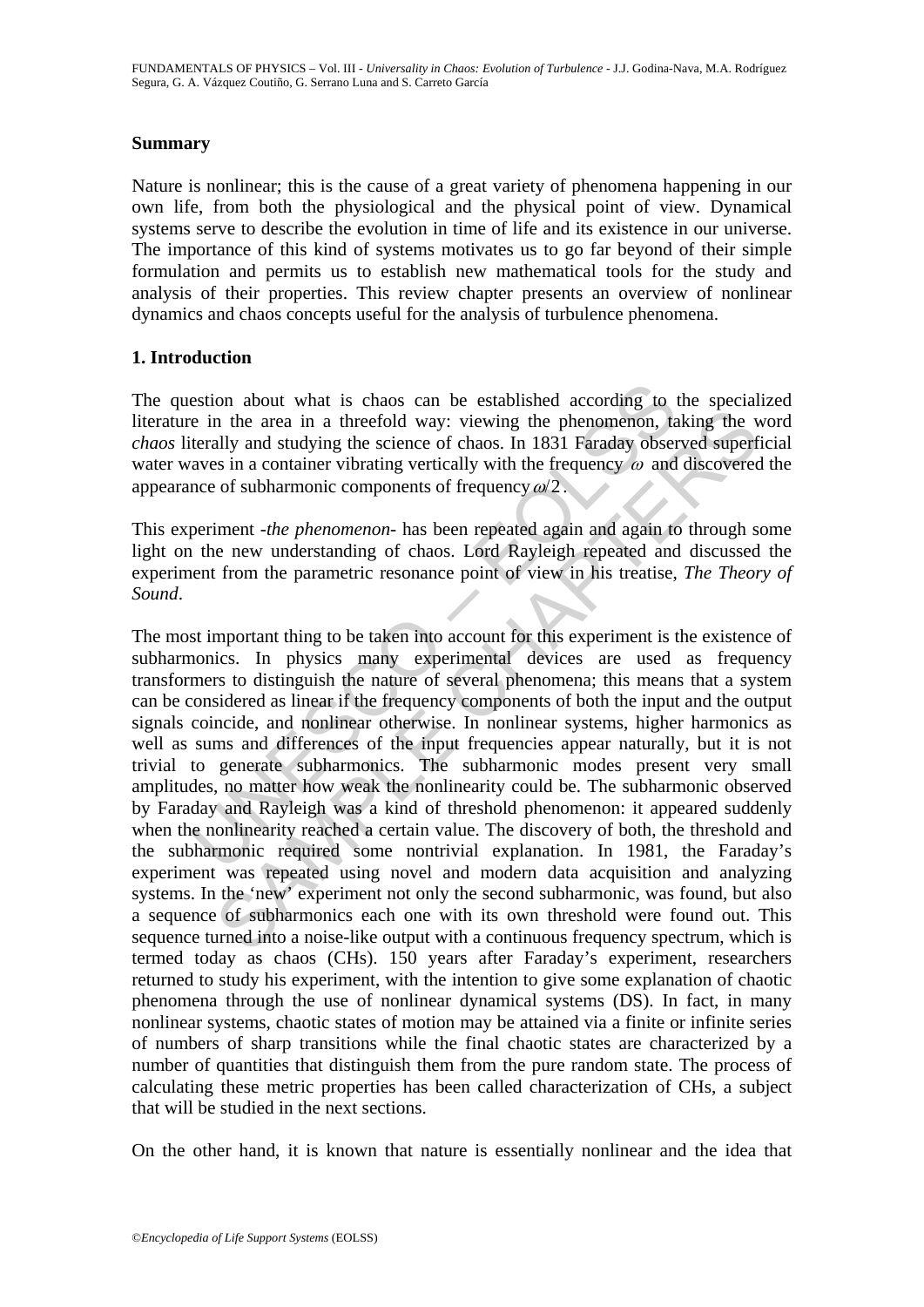natural processes have regular behavior is a consequence of linear paradigms. The excessive use of linear analysis had limited the comprehension of natural processes for many years. One of these paradigms is the strict determinism which has delayed the recognition of chaotic phenomena, since from the deterministic point of view, it can be known at every time and every position all what is concerned with respect to positions, motions and general effects of all the entities that conform a body, as Laplace established in the XVIII century. Nevertheless, in 1892, Poincaré studied the dynamical response of the three-body problem. The analysis performed by Poincaré included another point of view that contrasted to the Laplacian determinism. Although Poincaré had an absolutely clear vision with respect to CHs as it is understood nowadays, it was only in 1963, when Lorenz developed studies about meteorology; that the idea of CHs was related to DS and was reconsidered again, through the use of modern computers with graph packages and simple algorithms. Lorenz studied the classical problem of Rayleigh-Bénard for fluid convection, which contains two parallel plates, separated by a fluid, where both plates were subjected to some temperature gradient. Lorenz's analysis shows that small variations on initial conditions may cause great changes in the system's response; a recognition of this fact caused the start of the modern study of CHs. This phenomenon, representing sensitive dependence on initial conditions, is a characteristic feature of CHs. Colloquially, this effect became famous as the *butterfly effect*, which means that if a butterfly flaps its wings in Japan, then it may cause a hurricane in México.

and was reconsident again, unough the use of model<br>apply packages and simple algorithms. Lorenz studied the classical<br>h-Bénard for fluid convection, which contains two parallel plates,<br>here both plates were subjected to so France for fluid convection, which contains two parallel plates, separated be both plates were subjected to some temperature gradient. Lorenz's anal variantions in this cluster and the small variantions in the small varian The word *chaos* appeared as a scientific term with L. Boltzmann, who assumed molecular CHs in his derivation of the famous H-theorem more than 100 years ago. N. Wiener used the word CHs in the titles of several papers. Both scientists, however, used it to denote disorder caused by or closely related to stochastic processes. The modern usage of the word chaos meaning intrinsic stochastic behavior in deterministic systems appeared for the first time in the Li and Yorke's paper entitled "Period Three implies chaos". Together with these pioneering studies, many relevant contributions may be found in the study respect CHs. Just as a tribute to some important authors, one might mention: Feigenbaum, Smale, Shaw, Duffin, Van der Pol, Yorke, Ott, Guckenheimer, Holmes, Grebogi, Moon, Abarbanel, Thompson, Chua, Cvitanovic, Pomeau, Parisi, Brézin, Percival, Ruelle, Mandell, Prigogine, etc.

About the same time, Mandelbrot studying DS, established the existence of the fractal geometry of nature in contrast to classical differential geometry, which provides just a first approximation to the structures of physical objects. Fractals have been observed in nature in different situations varying from geometry to physical sciences. Basically, it is possible to categorize fractals into two different groups: solid objects and strange attractors. The first type includes physical objects which exist in ordinary physical space. On the other hand, the second type considers conceptual objects embedded in the state space (see Section 2.1) of chaotic DS. At the present time, there is still no generally accepted definition for chaos.

Indeed there have been some rigorous mathematical definitions for complex behavior in DS; however, it is usually very difficult to fit a realistic system or model into some mathematical framework. Therefore, one tends to use a working operational definition for CHs. If ostensibly random motion occurs in a system, without applying any external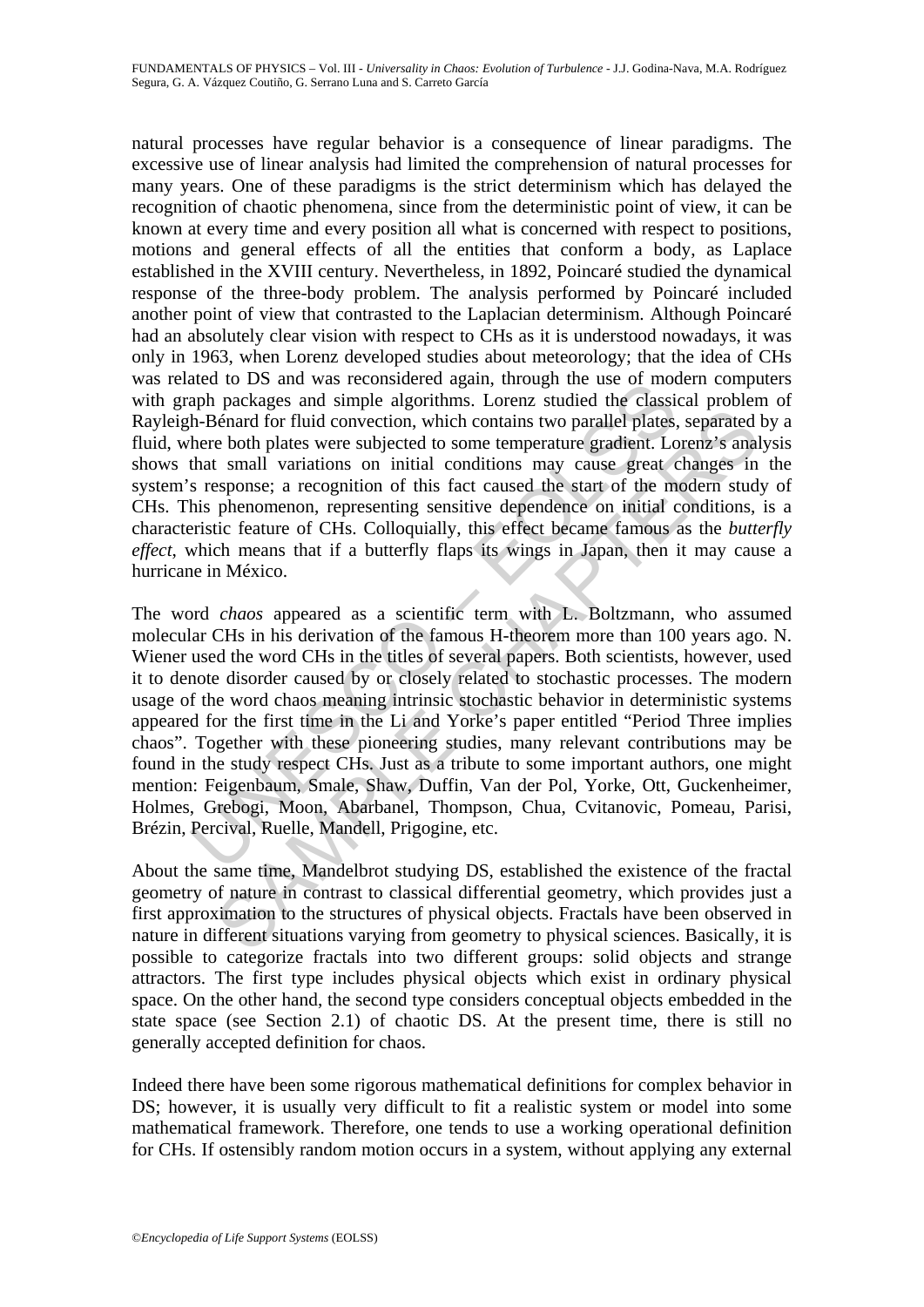stochastic force, and the individual output depends on the initial conditions sensitively, but, at the same time, some global characteristics (e.g. a positive Lyapunov exponent or Kolmogorov entropy, fractal attractor dimension, etc.) turn out to be quite independent of the initial conditions, then chaotic behavior appears. It can be characterized through a time series tool that will be considered in Section (4). Nowadays, the use of symbolic dynamics (see Section 2.5) provides us a rigorous way to define CHs. In order to capture the essence of a physical phenomenon, one has to set aside all the secondary factors and to construct simple, nontrivial, mathematical models that in the first instance can possibly describe them. Since few models for DS can be solved rigorously, it is often necessary to resort to some approximations; fortunately nowadays, the barrier between analytically solvable and unsolvable models has been diminishing since the introduction of high-speed digital computers. In the 1990s, the analysis of chaotic behavior became quite common but not yet the rule in many different fields of science as physics, chemistry, engineering, medicine, ecology, biology, and economy.

# **2. The Universality**

Transmittering in the transmission in the transmission of the reader of the reader of the came quite common but not yet the rule in many different fice, chemistry, engineering, medicine, ecology, biology, and econdicines, chemistry, engineering, medicine, ecology, biology, and economy.<br>
versality<br>
in the theory of phase transitions and critical phenomena have provide<br>
ing in regards to universality. Many natural phenomena and mathema<br>
group Successes in the theory of phase transitions and critical phenomena have provided a new meaning in regards to universality. Many natural phenomena and mathematical models are grouped into certain universality classes characterized by a similar behavior in their dependence; especially, when their parameters are close to some critical value where abrupt change takes place. As a rule, a large number of degrees of freedom are required to describe the evolution of a complex physical system. The sudden change of the system at a certain transition point, may be characterized, however, only by a few variables. Generally speaking, it is the sharp nature in the transitions rather than smooth evolution of the process that reveals the universal nature of DS. However, some models are studied as representatives of relevant universality classes (see Section 2.2, and 2.3). Historically, there have been a lot of models which notably stimulated the development of science. Some of them have served as archetypes for the development of many important theories. In the very first place, one can remember the two-body problem, starting from the classical Keplerian problem of celestial motion, concerning the explanation of Mercurian perihelion precession in relativistic theory and of the hydrogen atom spectra in quantum mechanics, culminating in the impact of the understanding of the Lamb shift on the development of non-relativistic and relativistic quantum field theory. The Brownian motion is the second example, which has been the seed to construct the whole stochastic approach in the physical sciences: from Langevin to Fokker-Planck equation, path integral representation of Wiener to the Onsager-Machlup functional. In studying chaotic behavior in nonlinear systems, there exists some other of such archetypes, namely, the one dimensional mapping of the interval which will be considered in Section (2.2). Universality concepts and some generalities will be treated in the following sections.

# **2.1. The Dynamical Systems**

A DS may be mathematically expressed either by a set of first-order differential equations, or by a system, called a map, as follows: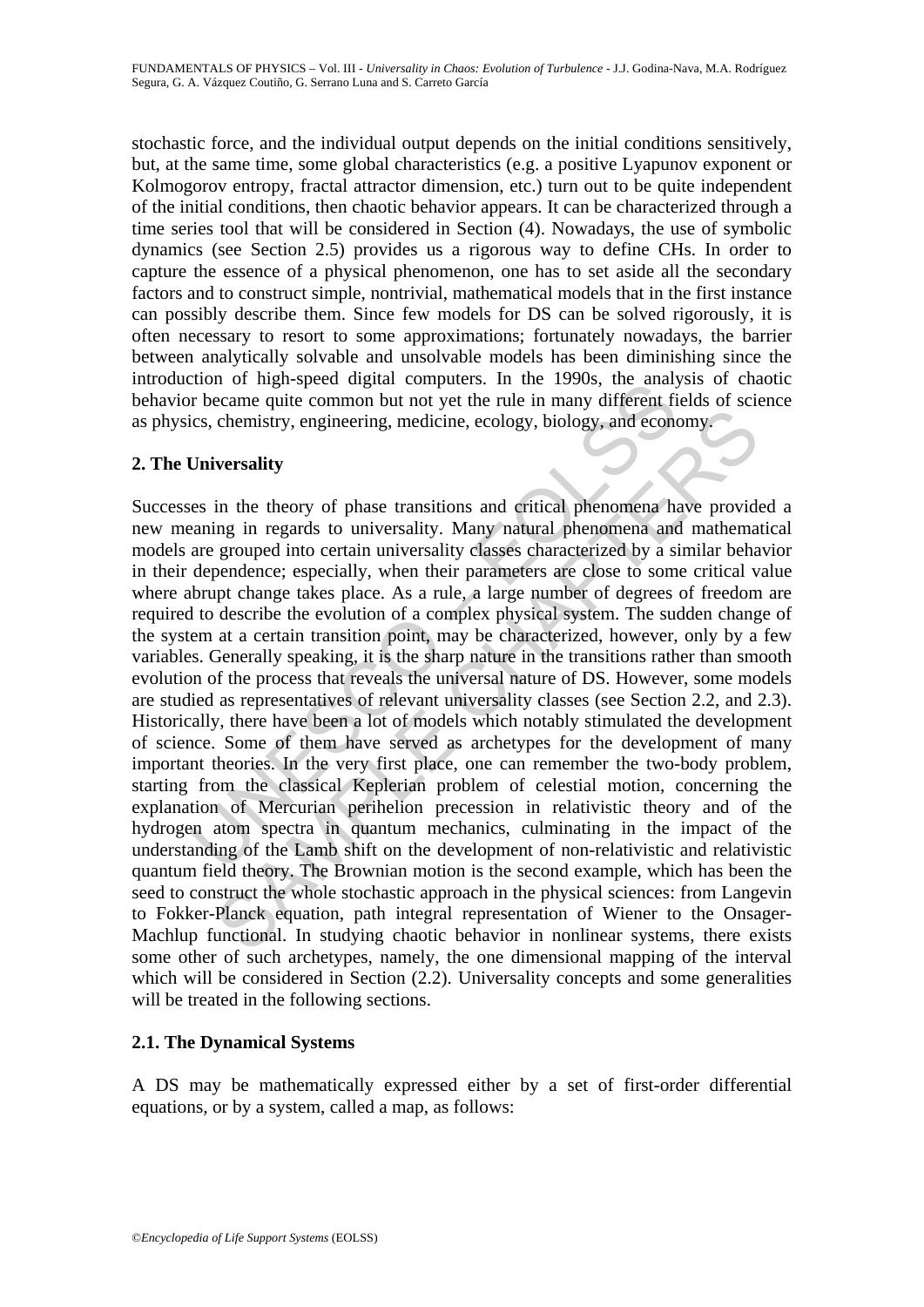FUNDAMENTALS OF PHYSICS – Vol. III - *Universality in Chaos: Evolution of Turbulence* - J.J. Godina-Nava, M.A. Rodríguez Segura, G. A. Vázquez Coutiño, G. Serrano Luna and S. Carreto García

$$
\dot{x}_1 = \frac{dx_i}{dt} = f_i(x, t), \quad i = 1, \dots n \quad x \in \mathbb{R}^n.
$$
 (1)

$$
X_{i+1} = F(X_i), \quad X \in \mathbb{R}^n. \tag{2}
$$

are in tentated consistently coordinates in parameterinal anticolation models. On this basis, a DS may be understood as a transformation seed to a vector field x. A DS is generally defined on a confing of a topological ma I to a vector field x. A DS is generally defined on a configuration sp<br>of a topological manifold, called state space or phase space. In brief, *topo*<br>of a topological manifold, called state space or phase space. In brief, The system is called autonomous if  $f_i = f_i(x)$ , i.e. the functions do not change with time. Systems of higher-order differential equations can be reduced to first-order systems by a suitable change of variables. This type of formulation is general to Hamilton representations of conservative energetic systems. The complex patterns which appear in nature are vastly studied in different fields of sciences. Spatial aspects of DS are included considering coordinates in partial differential equations as mathematical models. On this basis, a DS may be understood as a transformation *f* that is imposed to a vector field  $x$ . A DS is generally defined on a configuration space consisting of a topological manifold, called state space or phase space. In brief, *topology* is the study of those properties that are unaltered by homeomorphisms, one-to-one continuous transformations whose inverses are also continuous and provides the tools to understand global aspects related to DS . A manifold is locally like a Euclidean space  $\mathfrak{R}_n$ , but may have varied global structures, as exemplified by the cylinder, the torus, the Klein bottle and other higher-dimensional spaces. Integration of (1) to  $x_i(t) = I_i(x(0), t)$ ,  $i = 1,...n$ , yields integral curves or trajectories forming a flow on the manifold. The sets of these flow curves are called orbits. The flow thus integrates the field of velocity vectors determined by Eq. (1). Linear differential equations admit analytic solutions and have well-defined asymptotic behavior as  $t \to \infty$ , converging to fixed points, or periodic oscillations, forming closed orbits. An *equilibrium point* (or fixed point) is a special point of the state space where the system may stay stationary, which means that the solution does not vary with time. Therefore, if  $\bar{x} \in R^n$  is an equilibrium point of the system, then  $f(\overline{x}) = 0$ . In the same way, for a map,  $\overline{X} \in \mathbb{R}^n$  is an equilibrium point if  $\overline{X} = F(\overline{X})$ .

In contrast, even the simplest deviations from linearity, including quadratic, bilinear and piecewise-linear functions can, under suitable conditions, result in a more complex chaotic behavior, in which the orbits of the system are attracted to a complex higherdimensional subset called a strange attractor, or to be ergodic. Ergodic flows behave like thermodynamic systems in the sense that they can be modeled over statistical ensembles because the orbits fill a set of invariant measure. An attractor is a subset of the manifold to which an open subset of points, the basin of the attractor, tends towards a limit set with increasing time. Existence of an attractor requires a local volume to be contracted with increasing time and is consistent with a dissipative system (see Section 5.4), in the position-momentum representation. The highlight of a chaotic flow is a sensitive dependence on the initial conditions. Points which are arbitrarily close initially, become exponentially further apart with increasing time, leading to the amplification of very small perturbations into global uncertainties. Sensitivity results in both, an entropy increase associated with the loss of positional information with time, and in structural unsteadiness in which an arbitrarily small perturbation of the flow causes structural changes to the topology of the orbits although they may have similar qualitative behavior. The entropy results in a loss of memory of the initial conditions in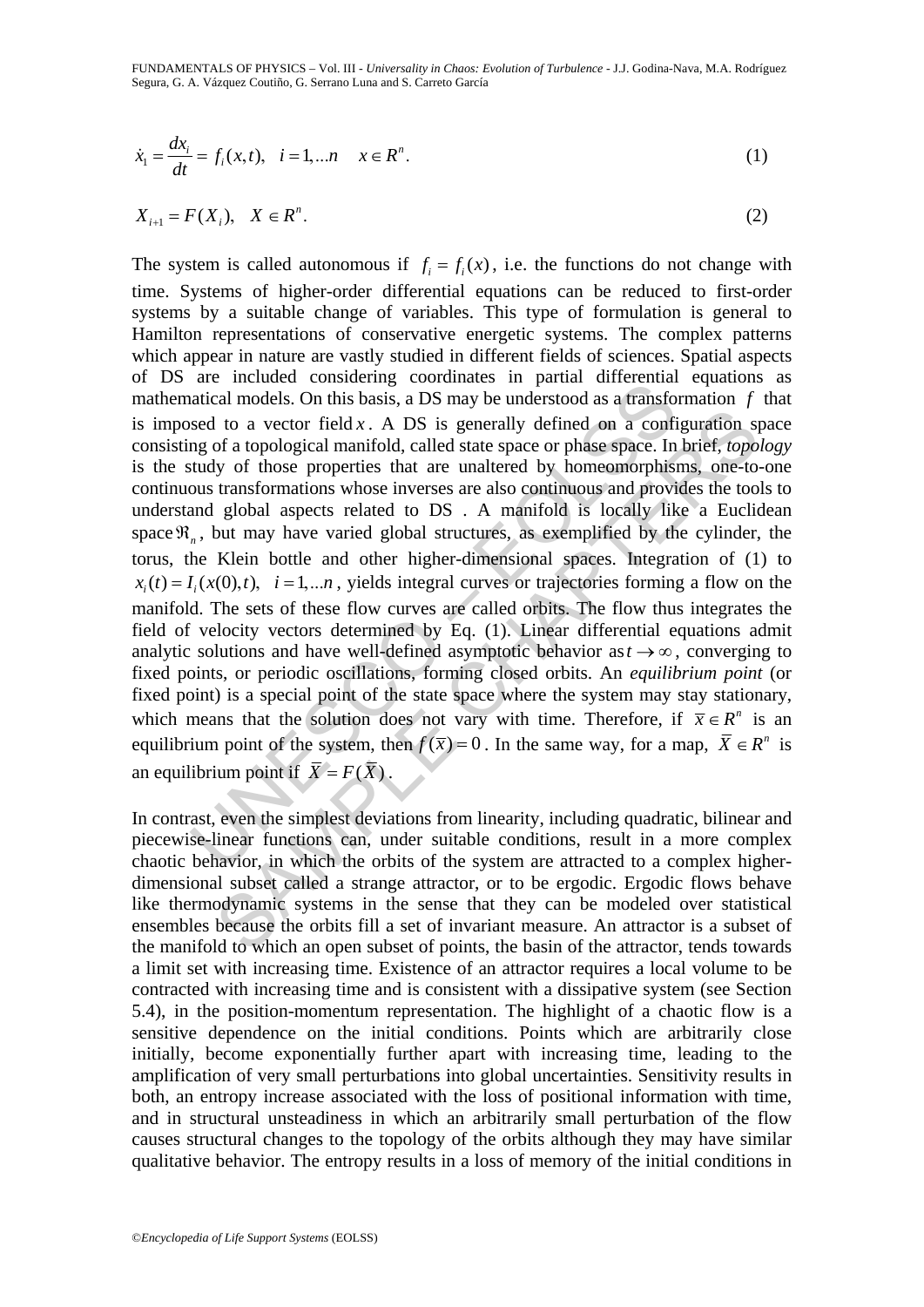any numerical approximation over time. Time dependent systems are capable of abrupt changes in their topological form called *bifurcations* (see Section 3.4), as the underlying parameters cross critical values. Bifurcations results in abrupt disastrous changes in the topology of the flow under continuous variation of the time dependent parameters. Because nonlinear differential equations cannot in general be integrated directly, it is often necessary to resort to techniques of numerical integration in which a discrete transfer function is constructed, which approximates a stroboscopic representation of the flow, at discrete time intervals

$$
x(k\Delta t) = G^{k}(x(0)), \quad k = 1, 2, 3, \dots,
$$
\n(3)

by using numerical methods such as the improved Euler method or Runge-Kutta. Hence the following expansion can be obtained:

$$
x_i(t + \Delta t) = G_i(x(t)) \approx x_i(t) + \frac{\Delta t}{2} [F_i(x(t)) + F_i(x(t) + \Delta t F_i(x(t)))].
$$
 (4)

g numerical methods such as the improved Euler method or Rung<br>wing expansion can be obtained:<br>  $t) = G_i(x(t)) \approx x_i(t) + \frac{\Delta t}{2} [F_i(x(t)) + F_i(x(t) + \Delta t F_i(x(t)))]$ .<br>
The varying system, CHs may become established by three p<br>
g a (possibly inf Eq.  $G_i(x(t)) \approx x_i(t) + \frac{\Delta t}{2} [F_i(x(t)) + F_i(x(t) + \Delta t F_i(x(t)))]$ .<br>
varying system, CHs may become established by three principal road varying system, CHs may become established by three principal road a prosibly infinite) sequence of bif In a time varying system, CHs may become established by three principal routes involving a (possibly infinite) sequence of bifurcations of the attractor, intermittent disruption of a periodicity, or the topological breakup of a surface, such as a torus, representing several linked oscillations. These routes are studied, because a knowledge of all of them is essential, for instance, in characterizing chaotic dynamics of a dissipative system as in turbulence, or in biomedical systems; as is the case for the brain or in excitable cells (e.g. heart cells behavior).

### **2.2. The Logistic Map**

Many researchers have dedicated their efforts to analyze CHs in different fields of science. Robert May, for example dealt with a system related to the insect population dynamics. His work became known as the *logistic map*; he evaluated the insect population in one year,  $X_{i+1}$ , from the previous year,  $X_i$ .

$$
X_{i+1} = \eta X_i (X_i - 1). \tag{5}
$$

The parameter  $\eta$  defines environmental characteristics. There is no doubt about the simplicity of this mathematical model, however, the diversity of its dynamical response is very rich. The linear differential equation (5) can be easily solved:  $X_{i+1} = X_0 \eta^i$ , which states that, if, on average, each insect lays  $\eta$  eggs and all eggs hatch, then the population will grow exponentially, provided  $\eta > 1$ . Taking into account for the interactions between insects which fight and kill each other for limited food, contagious epidemic, etc., Eq. (5) is modified into

$$
X_{i+1} = \eta_1 X_i - \eta_2 X_i^2. \tag{6}
$$

Despite its apparently simple form, Eq. (6) exhibits a complex dynamical behavior. One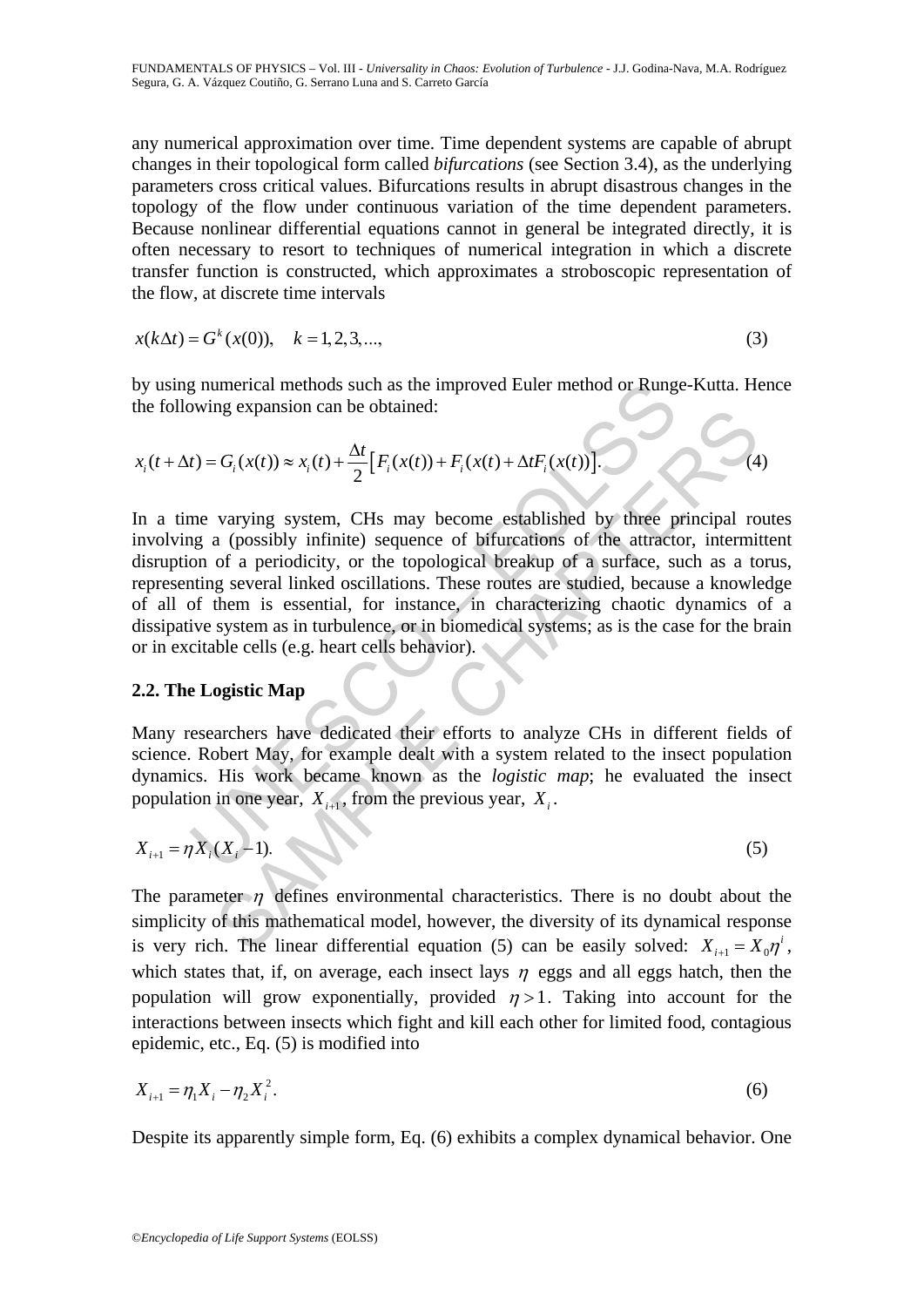of the two parameters  $\eta_1$ , or  $\eta_2$ , can be scaled out, normalizing  $X_{i+1}$  and writing it down in a form which appears more frequently in the literature,

$$
X_{i+1} = 1 - \mu X_i^2, \quad X_i \in (-1, 1), \ \mu \in (0, 2). \tag{7}
$$

Using a computer, covering the parameter range  $\mu \in (0, 2)$  and recursively computing in small steps of time for each parameter value  $\mu$ , one can arrive at the bifurcation diagram in the  $X - \mu$  plane (see Figure 1).

For  $\mu \leq 0.75$ , the limiting set consists of one point. This is the *fixed point* of the mapping. For  $\mu = 0.75$  to 1.2 the limiting set comprises two points, giving rise to a 2cycles or period 2 orbits. Then thereafter one obtains consecutively the  $4, 8, \ldots, 2<sup>i</sup>$  ...cycles, forming a period-doubling bifurcation sequence (see Figure 1). Downwards along the  $\mu$  axis, it can be observed a series of  $2<sup>i</sup>$  bands of chaotic behavior. A bifurcation diagram is essentially a diagram of attractors by its behavior to be attracted, generating a sufficient number of transients. Fixed points and periodic points are trivial attractors, while the darkened vertical segments are chaotic attractors.



Figure 1. The bifurcation diagram for the logistic map

A self-similar structure can be seen. It is remarkable, that all these features happen to be shared by many other nonlinear systems. Both, the global structure of the bifurcation diagram and the numerical characteristics of many local transitions within the diagram are universal properties characterized by two parameters denominated  $\delta$  and  $\alpha$  and discovered by Feigenbaum in 1975, these were derived from a mathematical model of animal population, studying the fixed points of the logistic map, and characterizing the geometrical approach of the bifurcation parameter to its limit value when the parameter  $\mu$  is increased for fixed *x*. The  $\delta$  constant is calculated using the period-doubling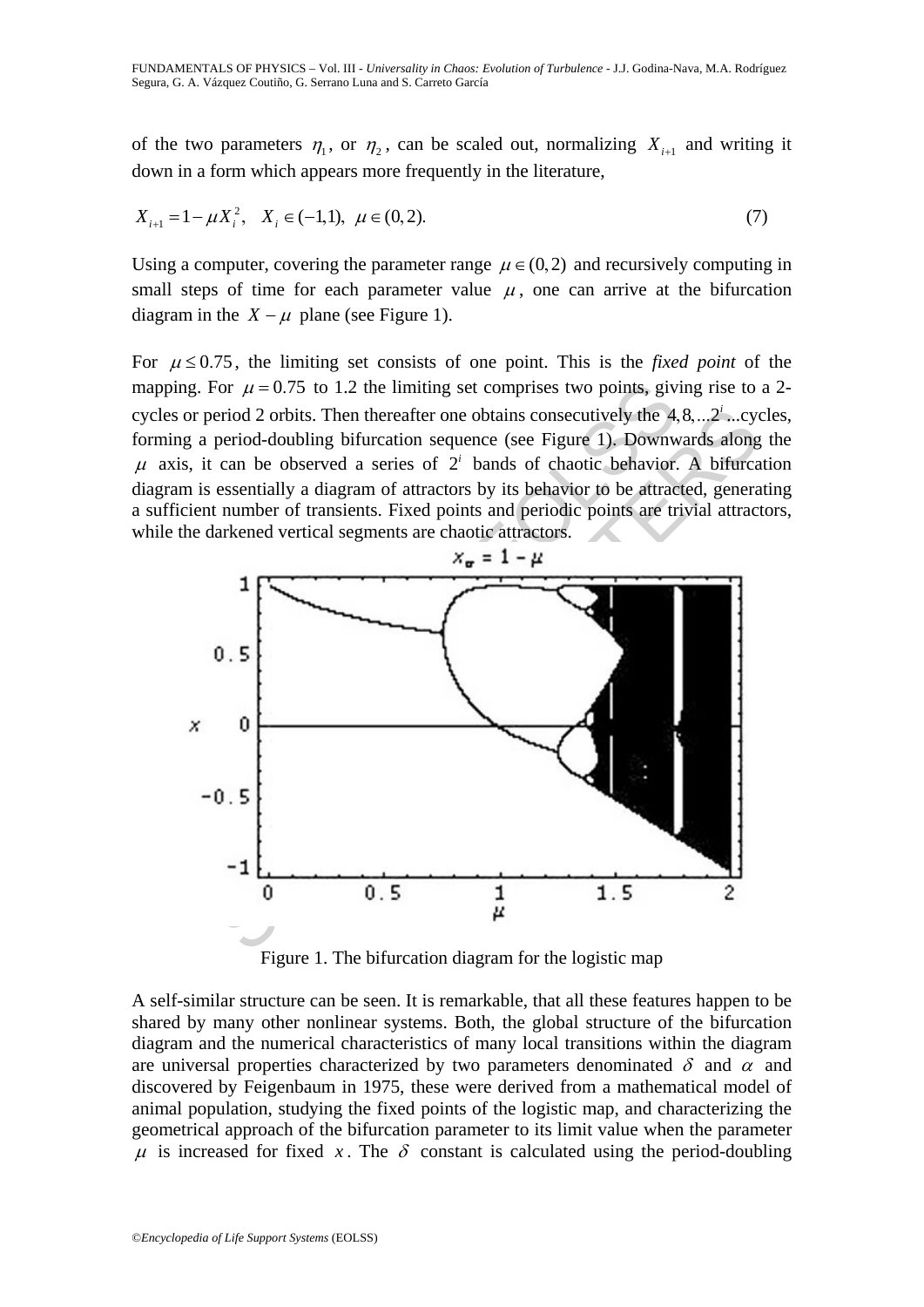FUNDAMENTALS OF PHYSICS – Vol. III - *Universality in Chaos: Evolution of Turbulence* - J.J. Godina-Nava, M.A. Rodríguez Segura, G. A. Vázquez Coutiño, G. Serrano Luna and S. Carreto García

region, and evaluating the distance between successive bifurcation points,  $\mu_n$ , which shrinks geometrically in such a fashion that the ratio of the intervals defines it.

$$
\delta = \lim_{n \to \infty} \frac{\mu_{n+1} - \mu_n}{\mu_{n+2} - \mu_{n+1}} = 4.669201609102990... \tag{8}
$$

The  $\alpha$  parameter or associated *reduction parameter* is defined as the separation of adjacent elements of period doubled attractors (see figure 2)

from one double to the next, has a value of



Figure 2. The successive bifurcations used to evaluates the  $\alpha$  parameter

where  $d_n$  is the value of the nearest cycle element to 0 in the  $2^n$  cycle. Until 1999, both quantities have been evaluated to 1018 decimal places. Amazingly, the Feigenbaum constants  $\delta$  and  $\alpha$  are universal for all one-dimensional maps  $f(x)$ , if the map has a single locally quadratic maximum. This was conjectured by Feigenbaum, and demonstrated rigorously by Lanford in 1982 for the case  $r = 2$ , and by Epstein in 1985, for all  $r < 14$  in the map  $f(x) = 1 - \mu |x|$  with *r* an generic test exponent. The most significant contribution of M. J. Feigenbaum comprises not only the discovery of these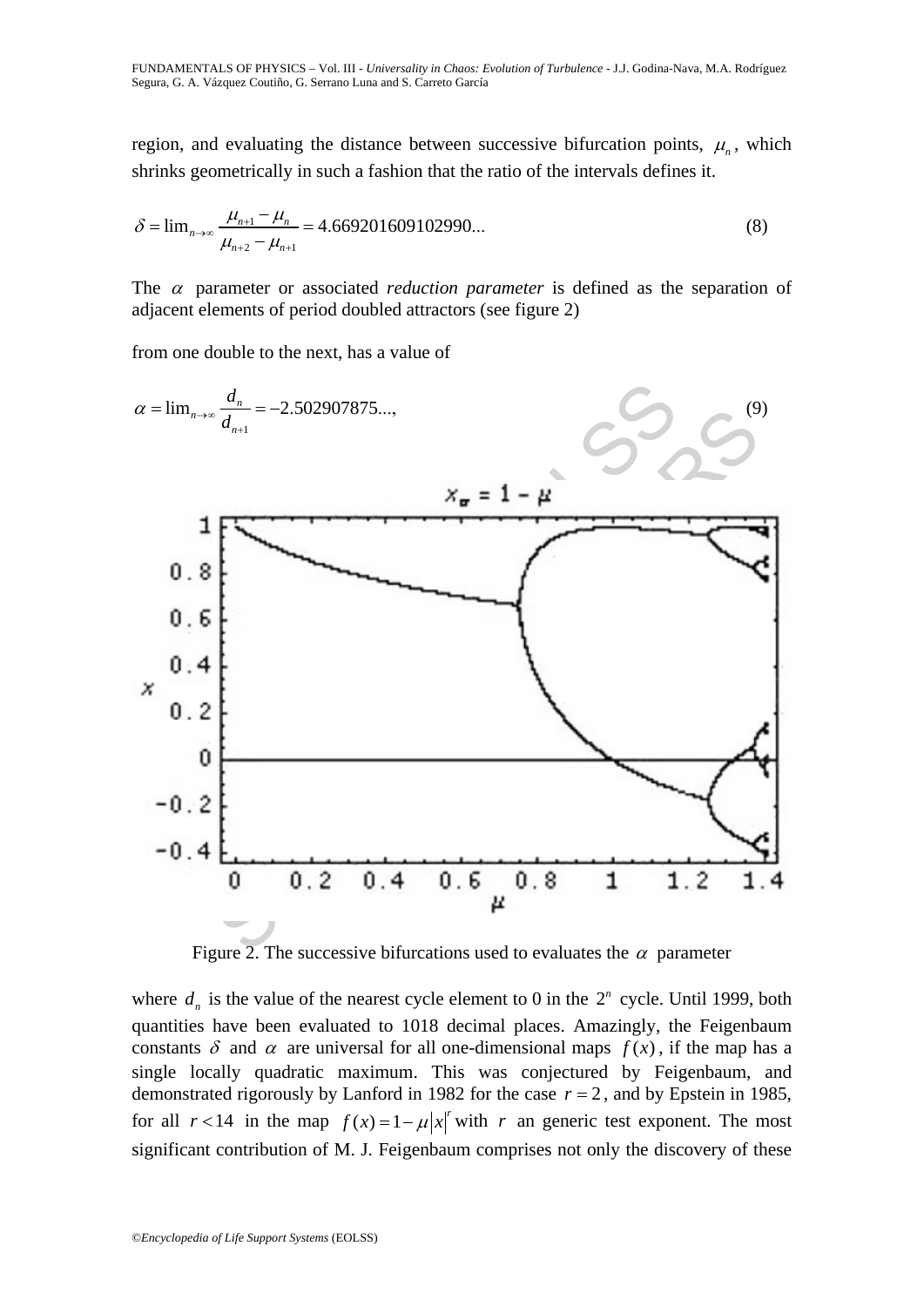universal constants, but also his device of a universal, renormalization group approach, which reveals the physical meaning of these constants and opens up a way to calculate them with high precision, independently of any particular model. This characteristic feature permit us make to some predictions concerning some other problem under study but pertaining to the same universality class. The behavior of this quadratic map is typical for many DS. One year after their discovery, the period-doubling route to CHs and the constants  $\delta$  and  $\alpha$ , appeared in some equations used to describe hydrodynamic flow, which will be treated in Section (5). The logistic map serves as a representative example of a wide class of one dimensional mapping, i.e., of functions with only one hump. Those universal properties that depend on only one local maximum, but not on the nature of the maximum, are sometimes called of *structural universality*. Close to the local maximum at  $X = X_0$ , and if the nonlinear functions f may be expanded in the form

 $h(X) = h_{\text{max}} - \eta (X - X_0)^{\beta} + \dots,$  (10)

those properties, which are shared by maps with one and the same value of  $\beta$ , are classified as belonging to some kind of *metric universality*.

# aximum at  $X = X_0$ , and if the nonlinear functions  $\hat{J}$  may be e<br>  $h_{\text{max}} - \eta (X - X_0)^{\beta} + ...$ ,<br>
roperties, which are shared by maps with one and the same variable as belonging to some kind of *metric universality*.<br>
TO ACC TO ACCESS ALL THE **27 PAGES** OF THIS CHAPTER, Visit: http://www.eolss.net/Eolss-sampleAllChapter.aspx

### **Bibliography**

- - -

SAMP[LE C](https://www.eolss.net/ebooklib/sc_cart.aspx?File=E6-06B-05-04)HAPTERS [1] J.-P. Eckmann, Review of Modern Physics, Vol 53, No.4, Part I, (1981), *"Roads to turbulence in dissipative dynamical systems"* [This review concerning the theme of turbulence, highlights most of the topics of the subject in an excellent manner].

[2] J.-P. Eckmann, Review of Modern Physics, Vol 57, No.3, Part I, (1985), *"Ergodic theory of chaos and strange attractors"* [A review that contains all the tools concerning chaos from a mathematical point of view].

[3] Cvitanović P, Adam Hilger Ltd, Bristol (1984), *"Universality in Chaos"*, [This review contains an instructive introduction to turbulence and almost all original papers concerning universality from both, theoretical and experimental point of view].

[4] Robert Kiehn, Editor Lulu.com (2007), ISBN-10: 1847281958 ISBN-13: 978-1847281951 *"Wakes, Coherent Structures and Turbulence"* [This book is an excellent reference for turbulence and presents the tools to attack the problem from a very specific mathematical point to view].

[5] http://hypertextbook.com/chaos/13.shtml [Excellent web page where it is possible to found the concept of universality and the most important aspects concerning chaos, bifurcations, maps, attractors,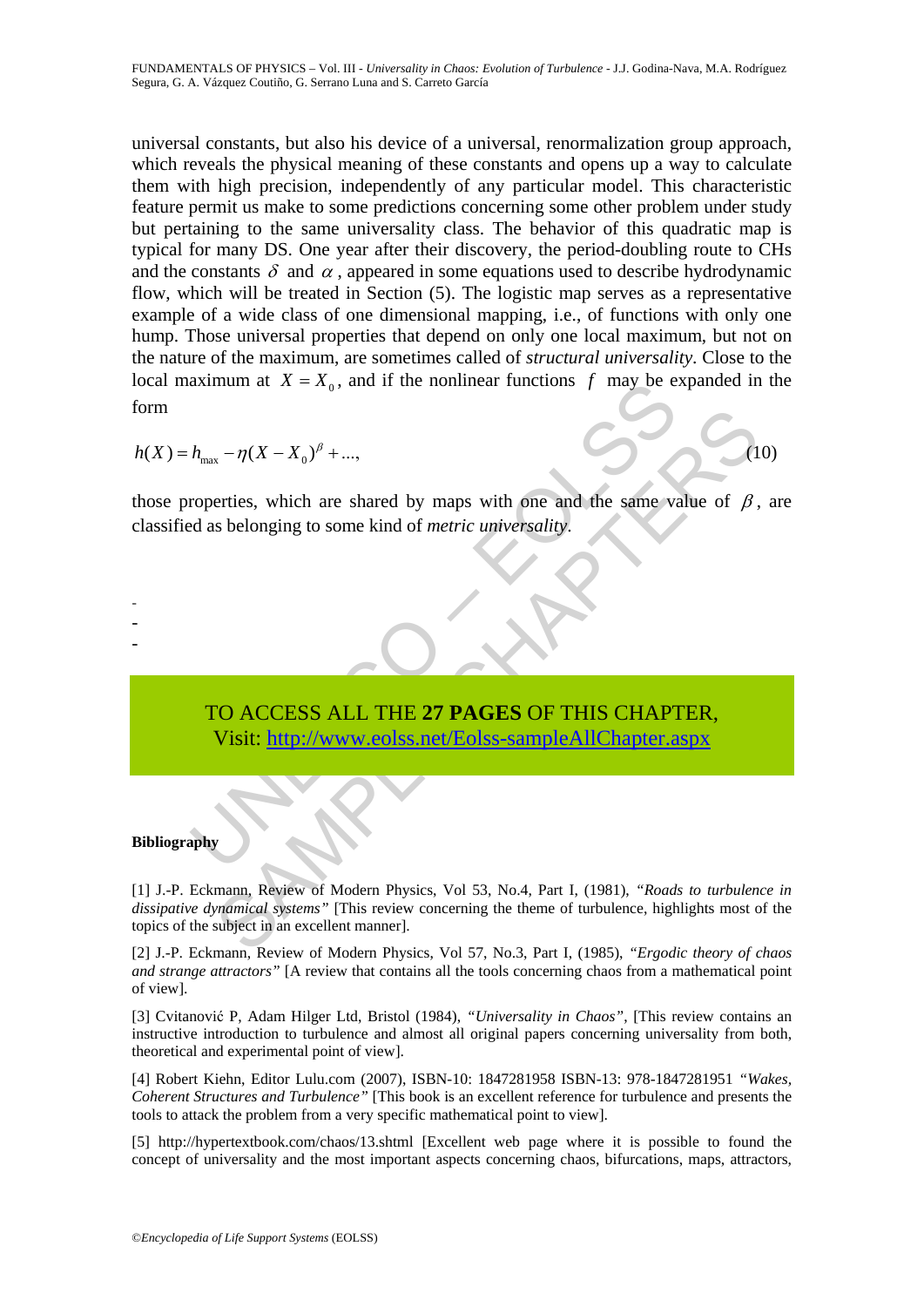examples, numerical codes, and links to other similar pages].

[6] http://www.ecometry.biz/; http://www.ecometry.biz/attractors.htm [Webpages and links there in, where it is possible to find attractor examples and most common maps from chaotic behavior. There exist numerical codes in Mathematica for generating them. Allusive natural fractals, human fractals, fractals in art, architecture, music, generated in computers, and books at respect of chaos, universality and a lot of links related to several themes].

[7] http://hypertextbook.com/chaos/ [Other excellent webpage, where all the mathematical aspect respect chaos, and the way in which it is characterized, can be founded here, even the way in which chaos is measured. Several links respect the software resources are able to visualize and import them. In the page http://www.calculationmanagement.com/productos.asp?pid=3, Mathematica from Wolfram, a series of programs to handle time series to analyze several problems, generates attractors, bifurcations from logistic equation, Lorenz model, etc.]

[8] http://sbe.napier.ac.uk/staff/paddison/wavelet.htm [Webpage respect the Mexican hat Wavelet transformation used recently for the study of turbulence phenomenon, is taken from Paul S. Addison Wavelet Page - Low-Oscillation Complex Wavelets, P. S. Addison, et al., The Journal of Sound and Vibration, 2002]

### **Biographical Sketches**

(Asie. napier.ac.uk/staft/paddison/wavelet.htm [Webpage respect the Mexicution used recently for the study of turbulence phenomenon, it staken from<br>Page - Low-Oscillation Complex Wavelets, P. S. Addison, et al., The Jour<br> e - Low-Oscillation Complex Wavelets, P. S. Addison, et al., The Journal of Sound<br>02]<br>e - Low-Oscillation Complex Wavelets, P. S. Addison, et al., The Journal of Sound<br>02]<br>Sketches<br>Godina Nava, was born at Durango city, Mé **Juan José Godina Nava**, was born at Durango city, México. He is faculty member in Physics Department at Research Center and Advanced Studies of National Polytechnic Institute (CINVESTAV IPN) as a Researcher. Is member of SNI level I. He obtained his PhD degree in 1994 at Physics Department in CINVESTAV IPN. From 1997 to 1999 performed a postdoctoral training at Iowa University USA, advised by Professor Yannick Meurice in Lattice Field Theory. Their areas of research are: Phenomenology in particles physics, Quantum Field Theory, Medical Physics and Dynamical Systems. He has been published 28 articles in their areas of research and published one specialized book. He has participated in several international conferences and seminars, and International Workshops and Symposiums with invited talks and different works similarly in Congress and National meeting. He is a member of the Mexican Society of Physics, honorary member of the Society of Science, Culture and Arts A.C. ISSCultArt A.C. He has advised 7 Bachelor degrees, 4 Master degrees and 4 PhD degrees.

**Miguel Angel Rodríguez Segura** was born in Federal District, México. He collaborates actually in the Physics Department at Research Center and Advanced Studies of National Polytechnic Institute (CINVESTAV IPN) as a Researcher. He obtained his PhD degree in 2005, in mathematical physics at Physics Department in CINVESTAV IPN. Their areas of research are: Mathematical Physics, Medical Physics and Dynamical Systems. He has been published 8 articles in their areas of research. He has participated in several international conferences and seminars, and International Workshops and Symposiums. He has advised 2 Bachelor degrees.

**Guillermo Arnulfo Vazquez Coutiño**, was born in Chiapas, Mexico. He obtained his B.Sc. at the National Autonomous University of Mexico in chemical engineering in 1985. He worked as heat exchanger and fluid flow design engineer for the Mexican Institute of Petroleum from 1980 to 1985, where he specialized in the design of optimization of heat exchanger networks for the petroleum industry and developed a computer program for the design of air coolers. In 1990 he obtained his M.Sc. in chemistry at the Metropolitan Autonomous University Campus Iztapalapa, where he presently works as professor and researcher. He is doing his Ph.D. in Theoretical Physics at the Metropolitan Autonomous University. His research areas are complex systems theory, non linear dynamical systems, applied fractional calculus, theoretical electro chemistry and applied category theory. He is also the inventor of the language of chemical operands, of the theory of ball theory of quality control, and he has been in charge of the development of what he called Recurrent Algorithmic Spectroscopy RAS, which has found applications in different types of spectroscopy's , like UV,IR,MNR, electrochemical and spectra chemical information, among others research themes. He has published 5 articles related to Chaos Theory and 5 more in mathematical areas, chemistry and mathematical physics. He has participated in several international conferences and seminars, and International Workshops and Symposiums as speaker of invited talks. He has participated as organizer of several international physical and mathematical events. He has advised 16 Bachelor degree thesis and 7 Master degree thesis. He is a member of the Mexican